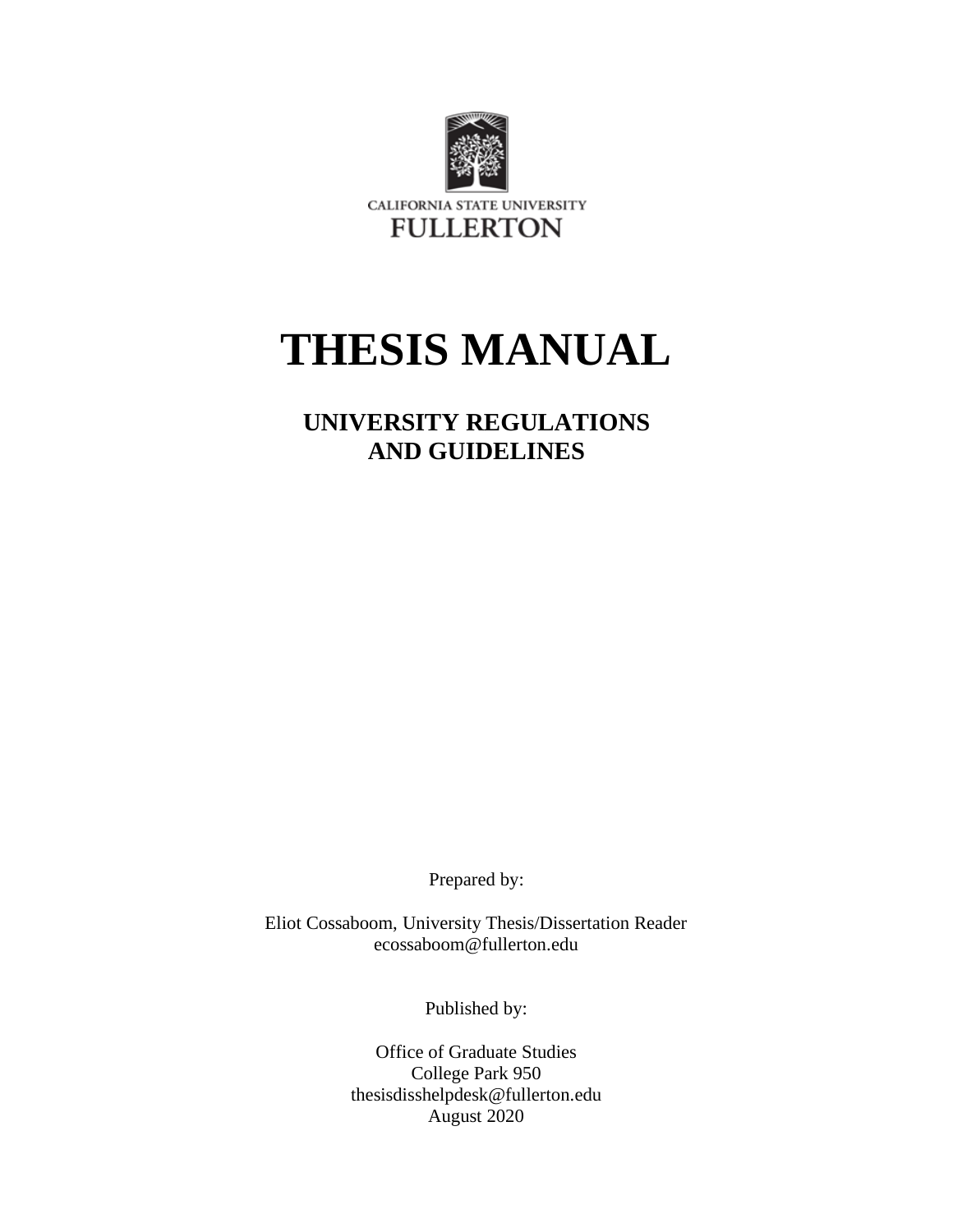# **LETTER OF INTRODUCTION**

The master's thesis is the culminating experience of your graduate program and a demonstration of your ability to develop and present a clear and scholarly work within your chosen field of study. Our goal in this final editorial process is to ensure that your thesis is a credit to this university and ultimately a lifelong source of pride for you.

Although our format requirements may differ from other formats in your particular field, our universally accepted style ensures that other scholars, wherever they may be or in whatever field, will understand the organization of ideas in your final published and archived work. Our format requirements are thus designed to provide a solid but "invisible" background to showcase your research and writing to as wide an audience as possible.

This manual includes general information regarding all university policies and procedures, and format requirements.

The manual answers most commonly asked questions about the thesis preparation and format and provides instructions on each step of the thesis process at CSUF. My final addition to this thesis manual would be to *get an early start!*

This manual cannot cover all situations or problems that may arise in the preparation of the manuscript. Any additional questions should first be discussed with the chair of your committee, of course, but do not hesitate to consult our staff at the Office of Graduate Studies or visit our [website,](https://www.fullerton.edu/graduate/) since we are the official campus authority for reviewing and approving thesis form and style.

Finally, I note in some recent census data that only nine percent of the population holds an advanced degree; when CSUF publishes your thesis and places it in Pollak Library, you will join that select community of scholars. We are here to support you in accomplishing this important scholarly milestone.

> Dr. Elaine Frey Assistant Vice President for Graduate Studies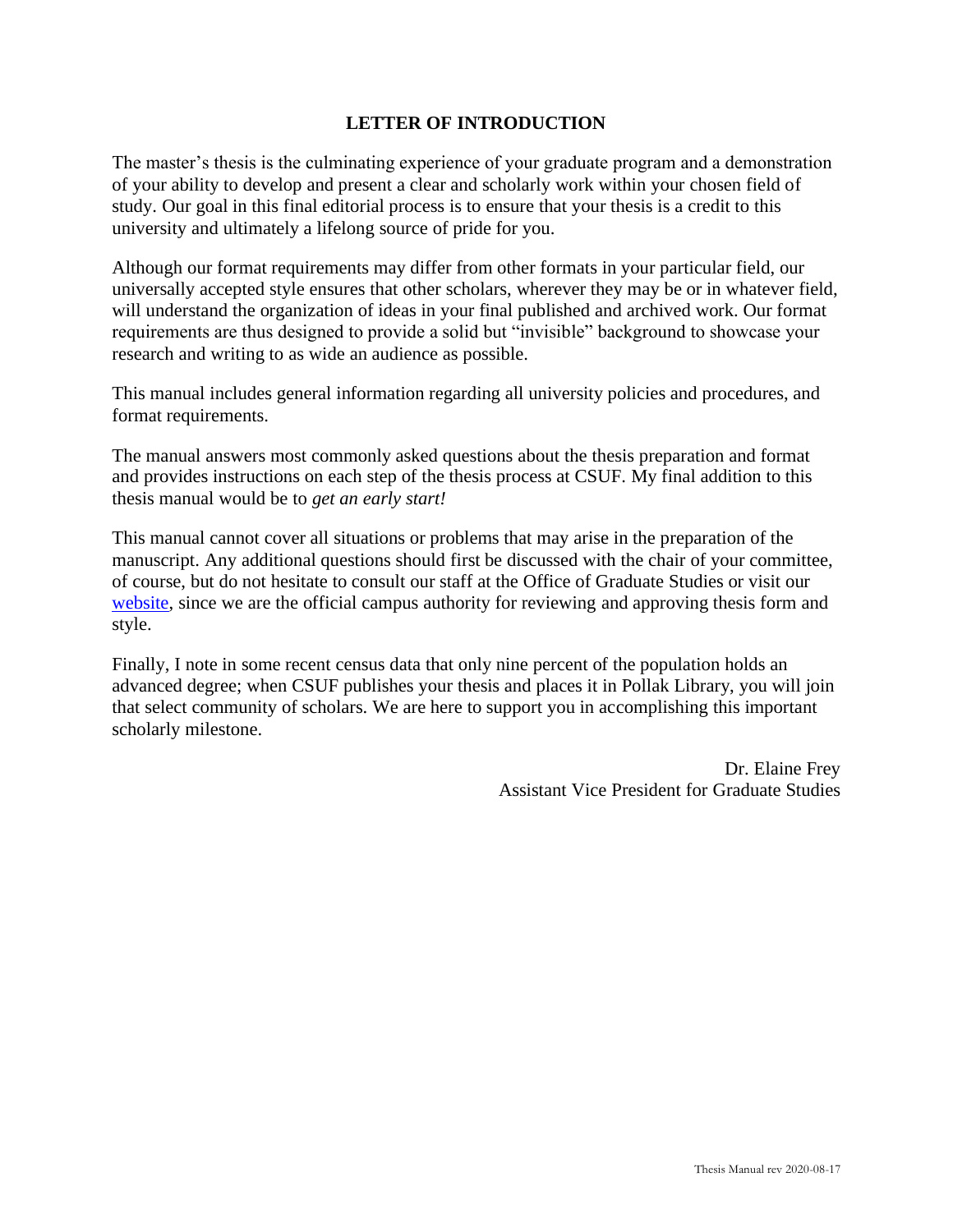| 2               |
|-----------------|
|                 |
|                 |
| $\overline{3}$  |
|                 |
|                 |
| 5               |
|                 |
|                 |
| 6               |
|                 |
| $7\phantom{.0}$ |
|                 |
| 8               |
| 8               |

# **TABLE OF CONTENTS**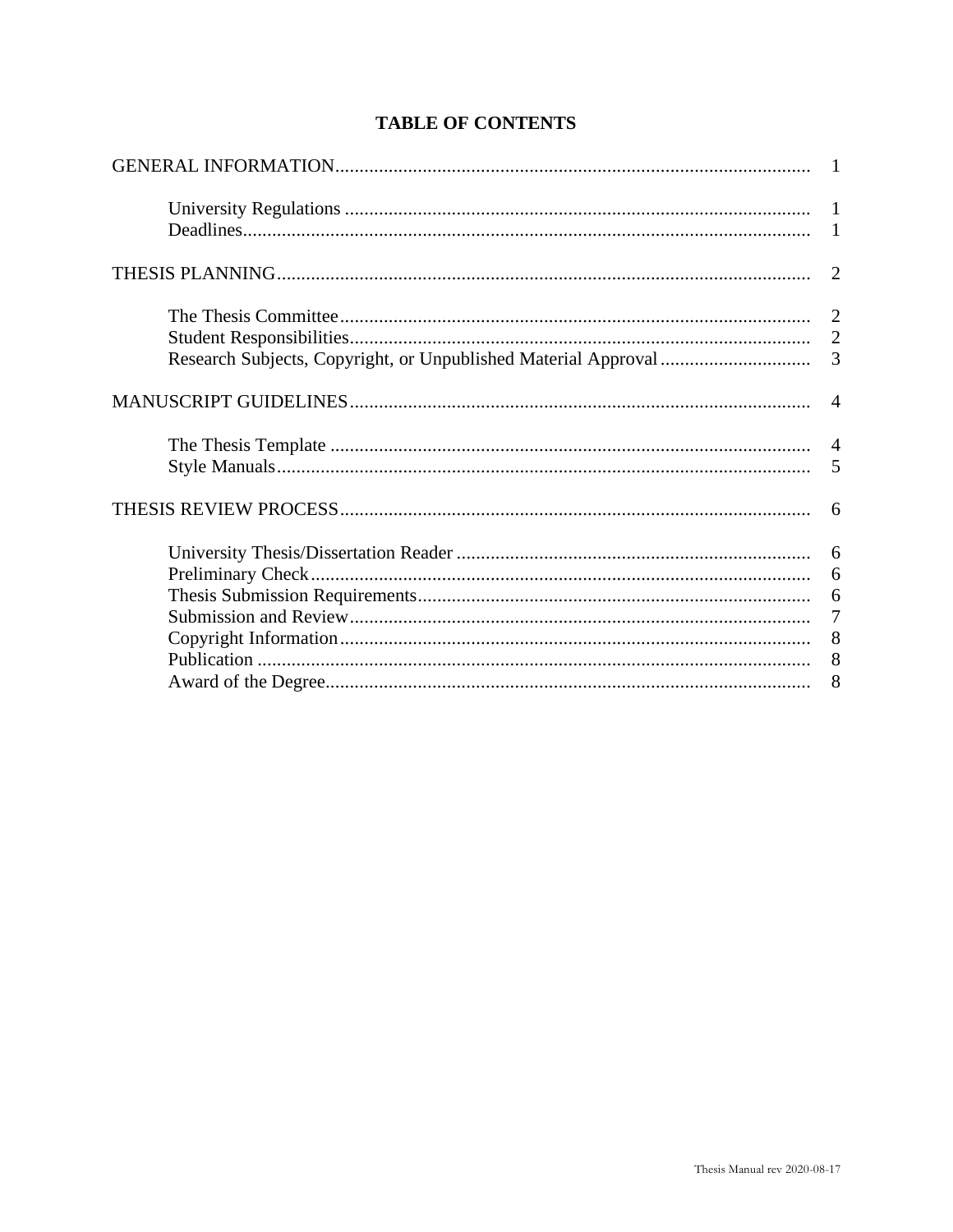# **GENERAL INFORMATION**

# UNIVERSITY REGULATIONS

University regulations apply to all theses. Each section of the thesis will be checked by the University Thesis/Dissertation Reader for conformity to these requirements.

The CSUF thesis publication process requires a bound copy and a microfilm copy be deposited and catalogued in Pollak Library and the abstract to be published in an online database through ProQuest.

Your academic department may require an approved copy of your thesis as part of its graduation requirements, so you should check with your graduate program advisor as to what you need to provide to your department. Additional copies of your thesis may be ordered for personal use during your account creation with ProQuest.

Do not use previously approved work as your thesis guide; rather, use the Thesis Template available on our [website.](https://www.fullerton.edu/graduate/) Any requests for deviations from our procedures and regulations must be made to the Office of Graduate Studies *prior to formal submission.*

#### DEADLINES

You must allow adequate time for reading and approval by your committee members prior to the submission deadline and for the formatting review process by the University Thesis/Dissertation Reader. Theses deadline dates are listed on the [thesis and dissertation website.](https://www.fullerton.edu/graduate/current_students/thesis.php) As you approach the end of your program, check the website frequently, as adjustments in various university-wide policies may affect these dates.

Typically, the deadline for submission for review by the University Thesis/Dissertation Reader is approximately four weeks before the last day of classes (see list below). Therefore, we recommend you schedule your thesis defense at least six weeks prior to the last day of classes of the appropriate semester—this will provide you around two weeks to make any changes before the submission deadline. The thesis MUST meet the submission deadlines posted on the [thesis](https://www.fullerton.edu/graduate/current_students/thesis.php)  [and dissertation website](https://www.fullerton.edu/graduate/current_students/thesis.php) in order to graduate on time. Students may not request exceptions to our deadlines.

Student submission deadlines are typically:

- Summer graduation: early July
- Fall graduation: mid-November
- Spring graduation: late April

The University Thesis/Dissertation Reader will communicate with you using your CSUF email address. Please check your email regularly. Failure to promptly respond to these emails may delay your paper.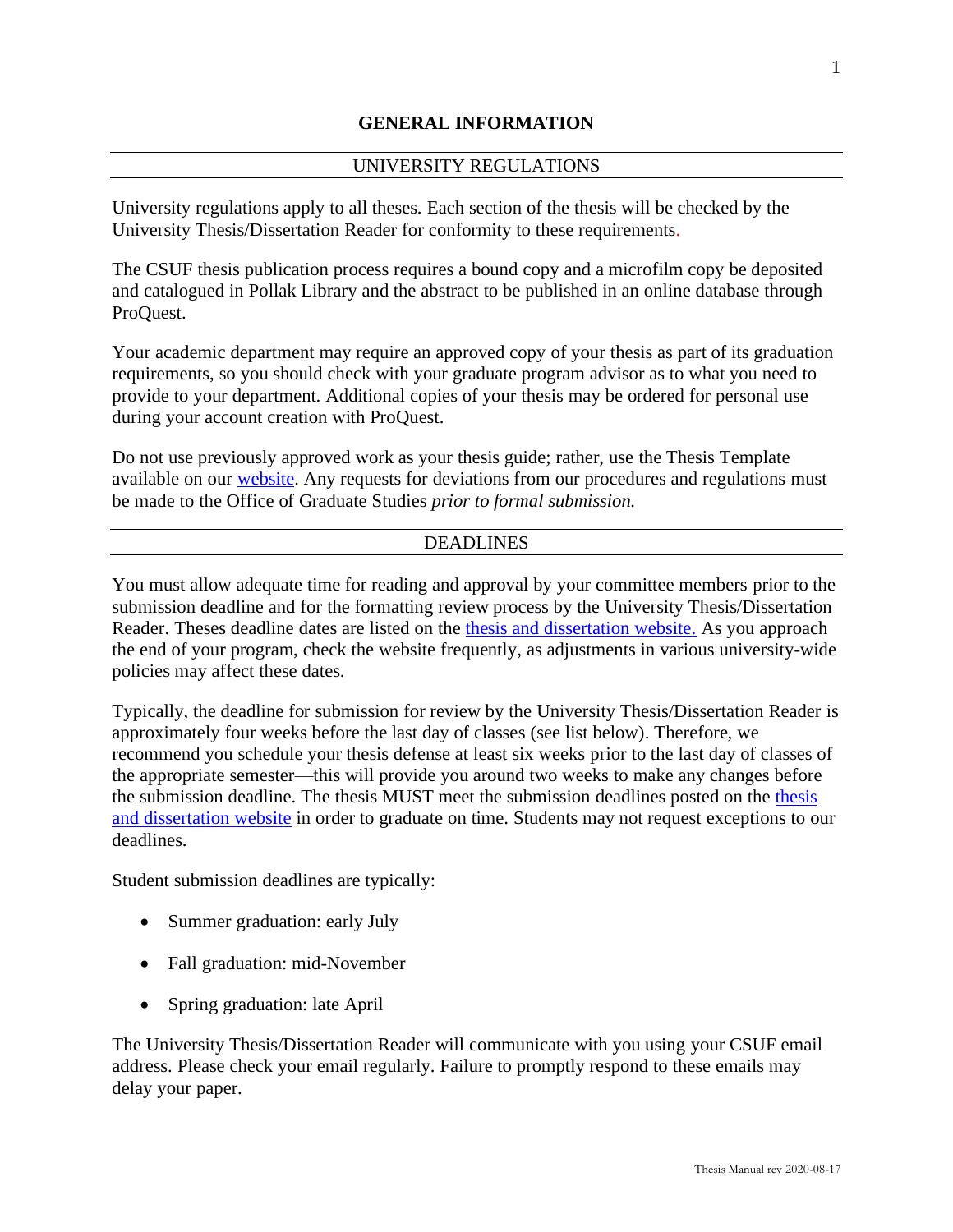# **THESIS PLANNING**

#### THE THESIS COMMITTEE

Before you begin writing your thesis, you need to choose a committee. The thesis committee is composed of a minimum of three full-time faculty members who supervise the research and writing of the thesis and approve its content. It is possible for a qualified person who is not a fulltime university faculty member to serve as a visiting examiner and join in the approval of the thesis. This person then serves as the fourth member of the committee and is not a replacement for a full-time faculty committee member.

You and the chair of your committee will then choose a topic. The CSUF Library offers many helpful resources, workshops, and services to assist you in your choice of topic and your subsequent research.

Reference librarians will work one-on-one with individuals requesting research assistance on a specific research assignment, topic, or thesis. Research consultation sessions can be requested on-line under [Get Help.](https://www.library.fullerton.edu/services/ask.php) This is a great way to explore the literature on topics you may be considering as a thesis subject.

The Graduate Student Success Center is a great resource for graduate students. Specialists can assist with writing, research strategies, and citation sourcing. Appointments with a Graduate Success Consultant should be made well in advance of your formal submission.

#### STUDENT RESPONSIBILITIES

#### *It is solely your responsibility to comply with this manual and meet the required deadlines.*

Departmental programs may specify the style manual and use of technical terminology (if applicable) for the thesis. University guidelines govern all form and physical requirements such as font, margins, spacing, page numbering, etc. Remember that you are producing a final product for archiving on several different platforms; therefore, university requirements take precedence if there is conflict between departmental or style requirements and this manual or the Thesis Template.

Before thesis submission, be sure that your thesis meets all departmental and university style and formatting guidelines and proofread thoroughly and to the best of your ability. If this manual does not answer your questions adequately, feel free to contact the Office of Graduate Studies for assistance. Failure to properly format and proofread you work may lead to delay of your paper.

In addition to your committee, the library, the University Learning Center, Graduate Success Consultants, the Graduate Student Success Center, and our office, the internet abounds with practical help for thesis writers. Use your favorite search engines to find answers or tutorials to questions like how to cite a film correctly and when to use a semicolon. Be careful to make sure that the information you find is consistent with university and style guide requirements and remember: in the case of discrepancy, university requirements take precedence.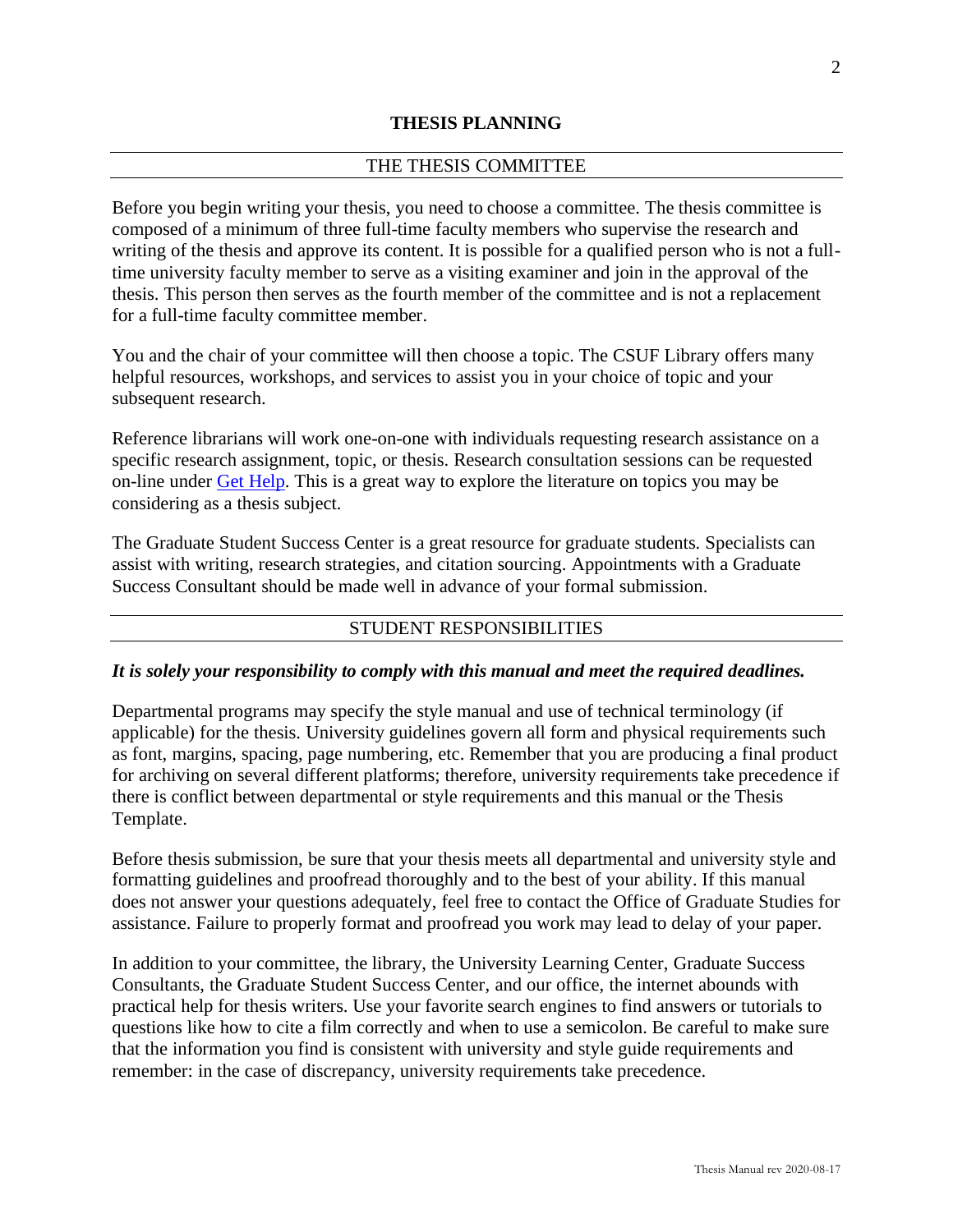# RESEARCH SUBJECTS, COPYRIGHT, OR UNPUBLISHED MATERIAL APPROVAL

If you plan to use human participants in your thesis, you may be required to obtain approval for their use from the CSUF Institutional Review Board (IRB). Their office is located at ASC-228. This approval process is based on various federal regulations and university policies intended to protect you as well as your subjects. The process may take several weeks, so check with your committee chair and the IRB early on how to obtain this approval. Th[e IRB website](https://www.fullerton.edu/doresearch/compliance/irb_cayuse.php) provides valuable information and forms.

If you use copyrighted or unpublished material in your thesis, whether directly copied or paraphrased, you must give full credit to the author and/or publisher. This includes images, graphs, charts, etc., as well as text. Be sure to obtain the appropriate permission, cite your sources appropriately, and abide by fair use guidelines.

Common citations styles include APA, IEEE, Chicago, and JSCR, but committees are free to chose any style that is well-documented. Please note that the Reader may request documentation style guidelines for less common formats.

If you are unsure if your citations are correct, are concerned that something may not be fair use, or have any questions about citation and references, please contact the University Thesis/Dissertation Reader and consider making an appointment with a [Graduate Success](https://www.fullerton.edu/graduate/soar/index.php#gls)  [Consultant](https://www.fullerton.edu/graduate/soar/index.php#gls) or seeking help through [the library.](https://www.library.fullerton.edu/services/ask.php) It is much easier to make citation and reference corrections earlier in the process, rather than later, so please plan accordingly.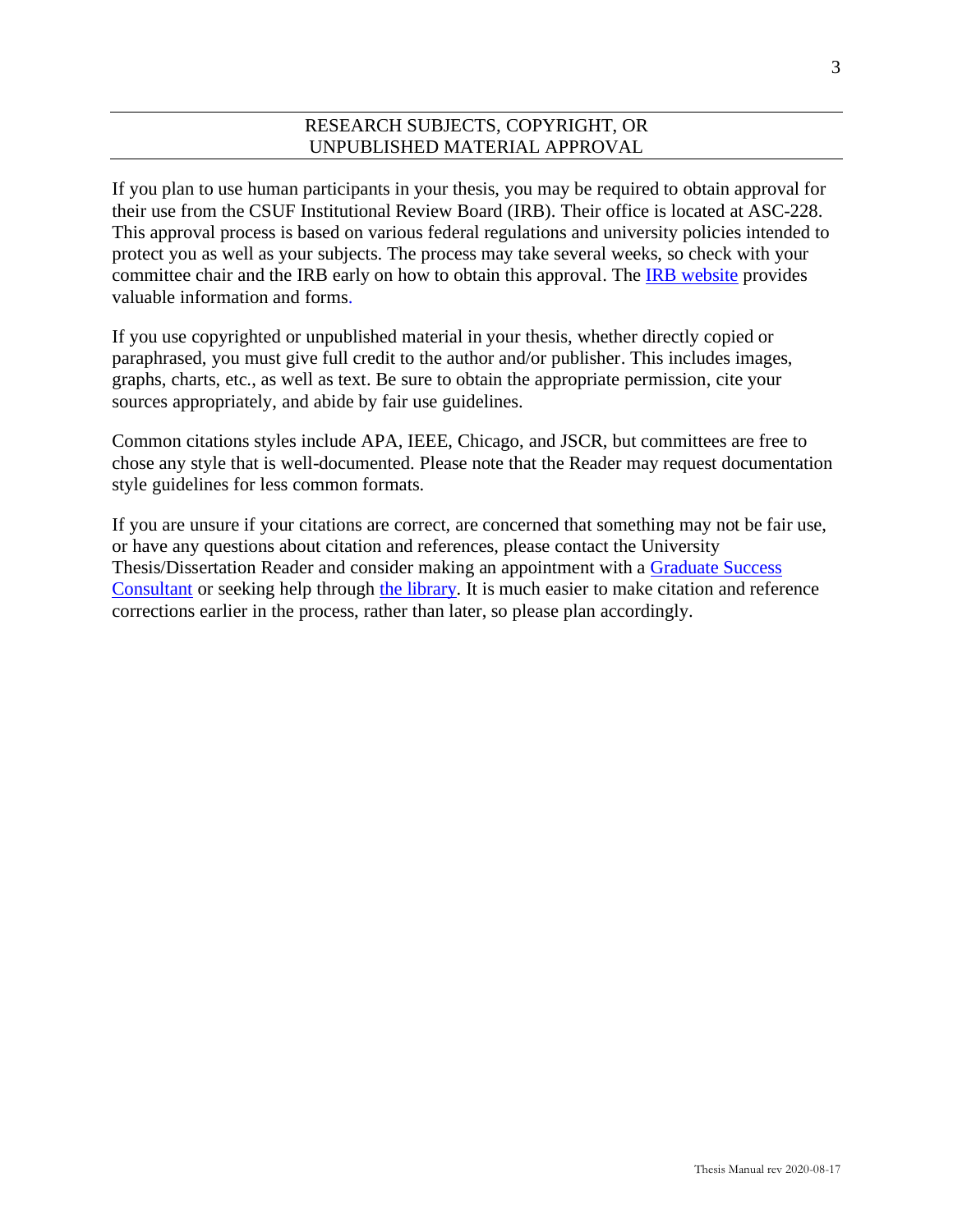# **MANUSCRIPT GUIDELINES**

#### THE THESIS TEMPLATE

The Thesis Template is available on our website and contains complete instructions, guidelines, and examples for formatting requirements. It also serves as the final file into which content must be copied before submission.

The Thesis Template is divided into parts that appear in the following order:

- 1. TITLE PAGE
- 2. ABSTRACT
- 3. TABLE OF CONTENTS
- 4. LIST OF TABLES (if any)
- 5. LIST OF FIGURES (if any)
- 6. ACKNOWLEDGMENTS (if any)
- 7. BODY
- 8. APPENDIX or APPENDICES (if any)
- 9. REFERENCES

This section provides very brief descriptions of each part. For full instructions please refer to the Thesis Template.

TITLE PAGE. Contains the paper title, student name, degree title, department, etc.

ABSTRACT. Limited to one page, your Abstract is also uploaded to ProQuest. It should include a statement of the problem, procedures or methods, results, and conclusion—the equivalent of a short statement you might use in response to the question "What is your thesis about?"

TABLE OF CONTENTS, LIST OF FIGURES, LIST OF TABLES. The Table of Contents includes all sections, headings, and some subheadings in your thesis. The List of Figures and List of Tables list all figures and tables, respectively, except those that only appear in appendices. Please be sure to double-check all page numbers before submission.

ACKNOWLEDGMENTS. An optional personal statement.

BODY. Your work divided into chapters. The body may optionally include tables and/or figures. Tables must be created using Word's table feature (please do not use images of tables). All images, including maps, graphs, charts, etc., are considered figures.

APPENDICES. Appendices cover a range of different formats and materials, and as such, they are not subject to regular formatting rules. The most important requirement for appendices is that all material fits with the Thesis Template margins.

REFERENCES. Committees must select a documentation style, and the student is responsible for ensuring all references and citations match that style. The Reader may request a copy of style documentation.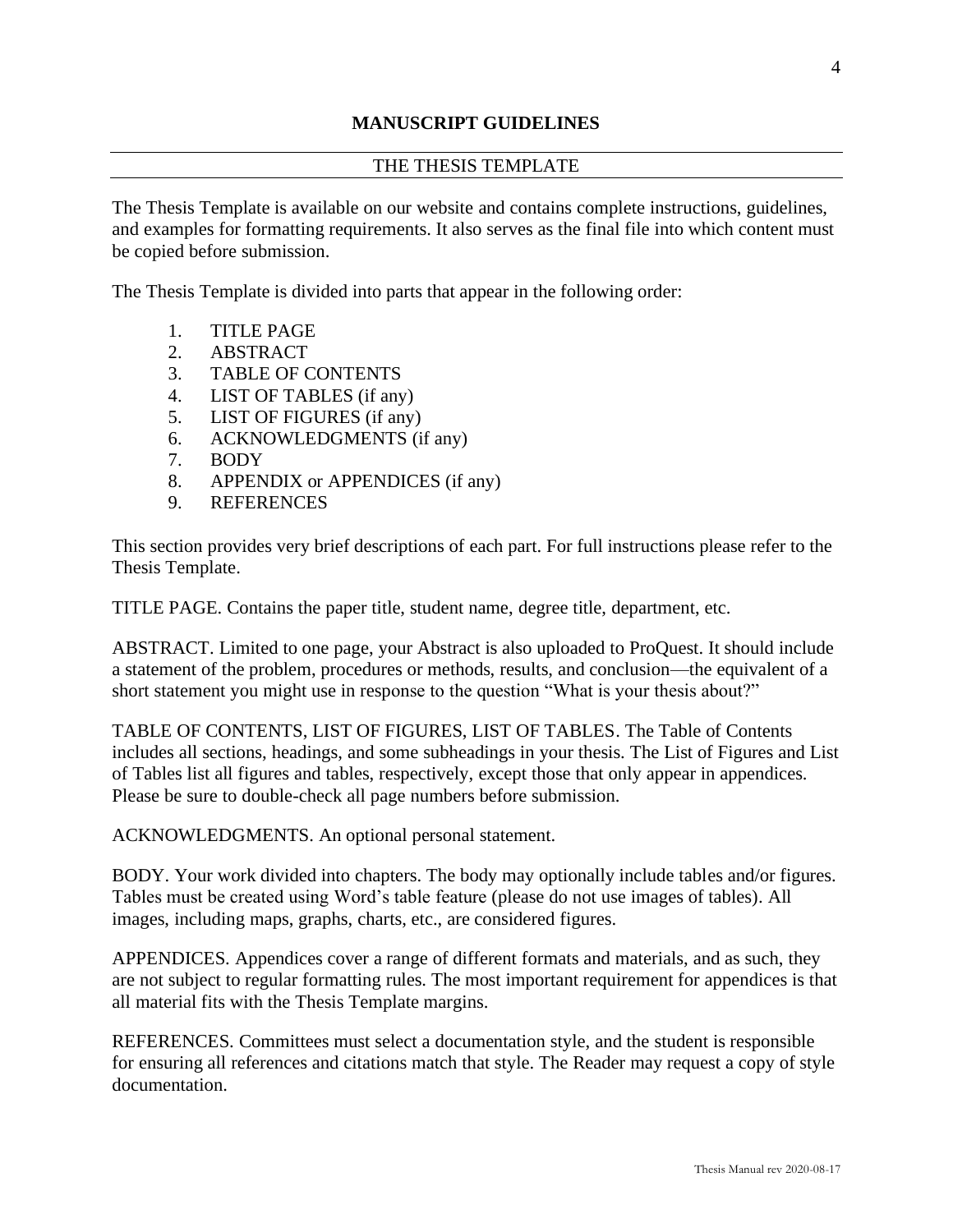The academic unit, through the student's advisor and/or committee, is responsible for the academic content and English usage in the thesis and for the student's correct use of forms of documentation and bibliography. Students should consult their graduate program advisor or committee chair concerning the style manual used. Students must use the latest edition of any particular style manual.

The standardized set of procedures that codify written communications is referred to as a "style method." Each department follows a particular style method, which includes how to cite sources in the text (parenthetically or footnote) and reference them. The Pollak Library website is a terrific resource, and the internet has a variety of sites that display style guides. In the case of conflicts between style guidelines refer to university requirements.

When signing off to approve your paper, your chair will identify which style you are using. The University Thesis/Dissertation Reader will then check that your thesis complies with that style.

Identify your style early and comply with it. It is far easier to do your citations correctly from the beginning than to go in and revise them. When in doubt, follow the template.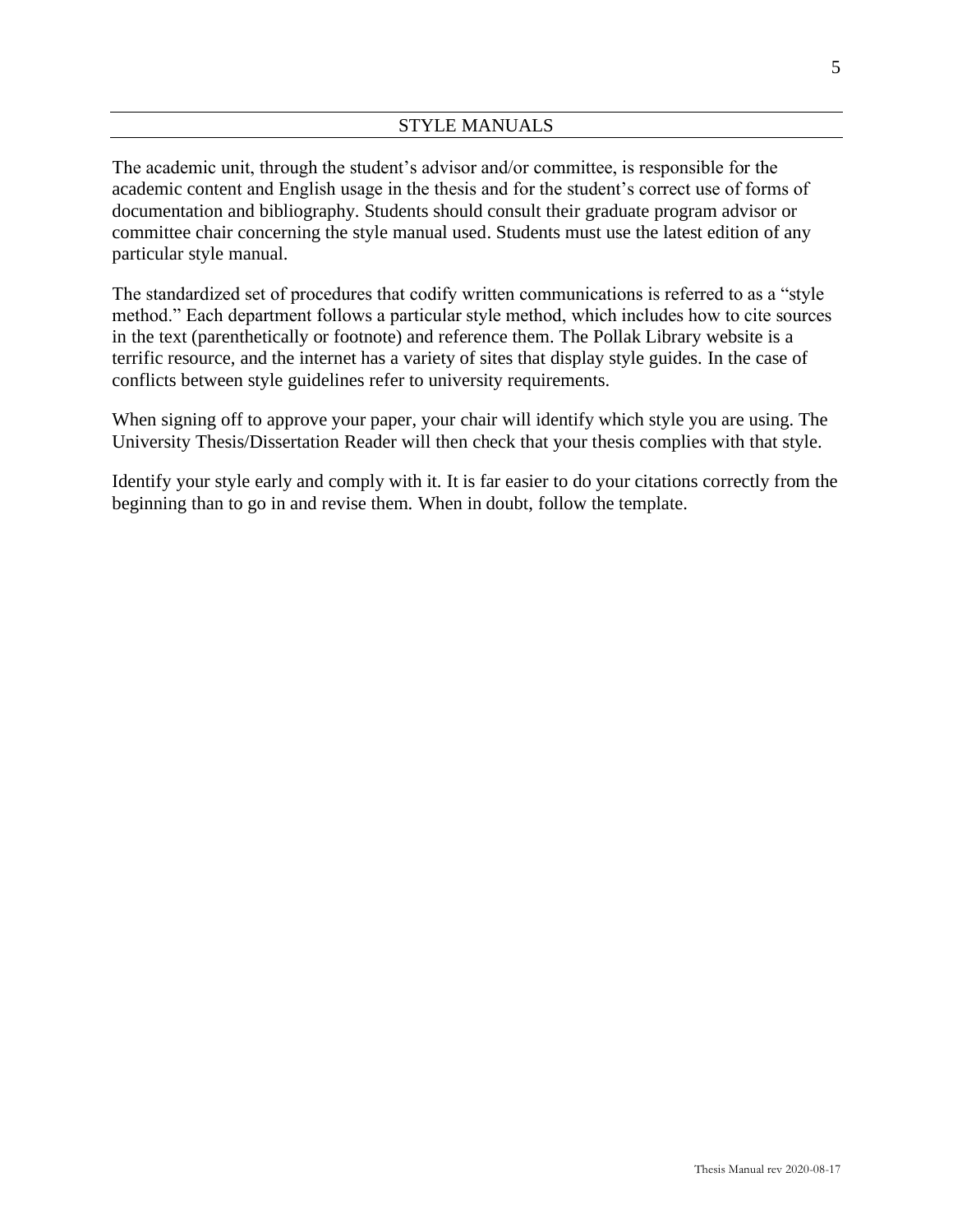#### **THESIS REVIEW PROCESS**

The thesis review process can go smoothly and quickly if the student has reviewed this manual and the Thesis Template thoroughly and followed all guidelines during the thesis preparation phase. Please remember that it is always better to ask about anything you are unsure of and to receive an answer than to do something incorrectly and to have to revise it after submission.

#### UNIVERSITY THESIS/DISSERTATION READER

The University Thesis/Dissertation Reader verifies that all CSUF thesis and dissertation manuscripts comply with university regulations and format requirements and are consistent in style. For further information or clarification of any of the regulations in this manual or in the Thesis Template, contact the Office of Graduate Studies at [thesisdisshelpdesk@fullerton.edu](mailto:thesisdisshelpdesk@fullerton.edu) or (657) 278-2618.

#### PRELIMINARY CHECK

We urge each candidate to obtain a preliminary review by the University Thesis/Dissertation Reader after completing a chapter or two. While this review is not mandatory, it is highly recommended.

The University Thesis/Dissertation Reader will check general formatting (including table and figure conformity), as well as briefly review citation and style requirements. These checks can save you needless reformatting headaches and wasted time. In general, papers that receive preliminary checks are reviewed more quickly and with fewer revisions at the end of the semester.

Requests for preliminary checks may be made to the Office of Graduate Studies via [thesisdisshelpdesk@fullerton.edu.](mailto:thesisdisshelpdesk@fullerton.edu)

#### THESIS SUBMISSION REQUIREMENTS

When officially submitting their thesis to the Office of Graduate Studies by the submission deadline, students must create an account with ProQuest (for printing and archiving) and must complete the CSUF Thesis/Dissertation Submission Form online.

Once you have submitted your thesis to the Office of Graduate Studies, no changes or additions in content will be allowed by you or your faculty. This is referred to as a content-lock.

Your thesis is then reviewed for formatting compliance, as described in the Thesis Template. The University Thesis/Dissertation Reader does not proofread—that is the student's responsibility but during the formal review, issues may be brought to the student's attention for correction.

When your thesis meets all minimal submission requirements (formatting and proofing to the best of your ability and defense and approval by all committee members), you are ready to submit the manuscript for formal review by the University Thesis/Dissertation Reader, who verifies that each thesis meets all formal requirements established by the university.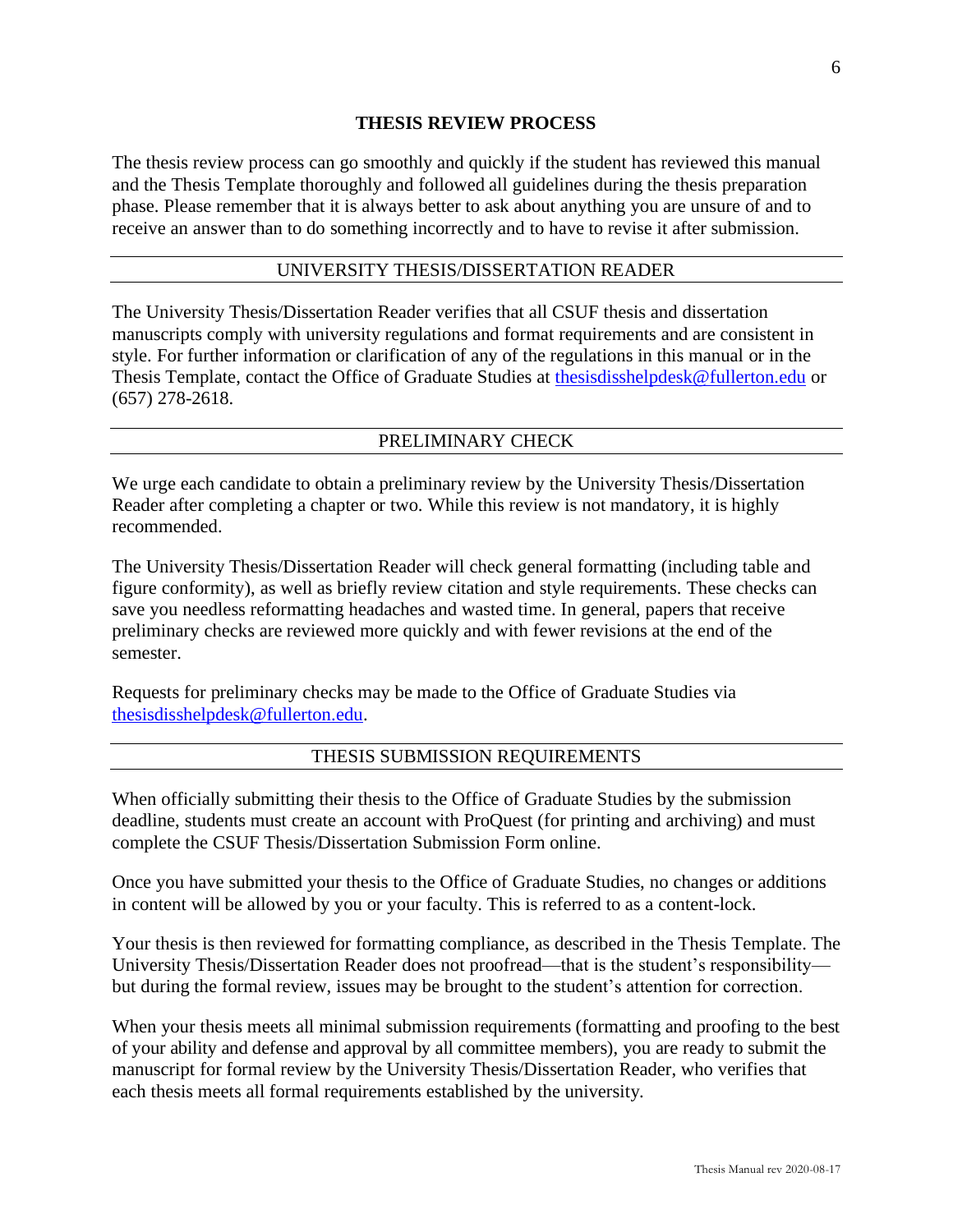#### SUBMISSION AND REVIEW

- 1. At the time of submission, the student provides the following materials. The thesis is reviewed only after both items are completed:
	- i. *ProQuest* student account creation and fees verification. A detailed guide is available on the Office of Graduate Studies website to assist with this process. Students may order personal copies of their thesis at this time in addition to the required library copies. Students must pay all associated fees.
	- ii. *CSUF Thesis/Dissertation Submission Form.* This is a simple online form which collects student and committee contact information, ScholarWorks visibility options and publishing agreement, and requires the student to upload their finalized, committee-approved paper.
- 2. Upon the creation of a ProQuest account and completion of the CSUF Thesis/Dissertation Submission Form, the Office of Graduate Studies will review the submission forms to make sure all requirements have been met and that all provided information is consistent. The University Thesis/Dissertation Reader is notified that the thesis is ready for review.
- 3. The University Thesis/Dissertation Reader reviews all papers in the order in which they were submitted—no exceptions—to verify adherence to the guidelines listed in this manual and the Thesis Template.
- 4. After this review, the student is notified if (a) any general corrections are needed, or (b) all university regulations have been met. If there are corrections, is it the student's responsibility to correct the thesis and resubmit it directly to the Reader in accordance with their instructions. This process continues until all university regulations have been met, at which point the student is sent the final PDF for approval. All communication with the Reader will take place via the student's CSUF email address. Please check regularly to avoid delay during the review process. If the Reader asks for corrections, please resubmit them directly to the via email, rather than re-uploading the paper to ProQuest.
- 5. Upon student approval, the University Thesis/Dissertation Reader uploads the approved thesis PDF to the student's ProQuest account, approves it on ProQuest, and the student is notified that all thesis requirements have been met.
- 6. ProQuest notifies the Office of Graduate Studies that the thesis has been finalized and sends the bound thesis and microfilm directly to the Pollak Library and any other bound copies directly to the student, if requested.